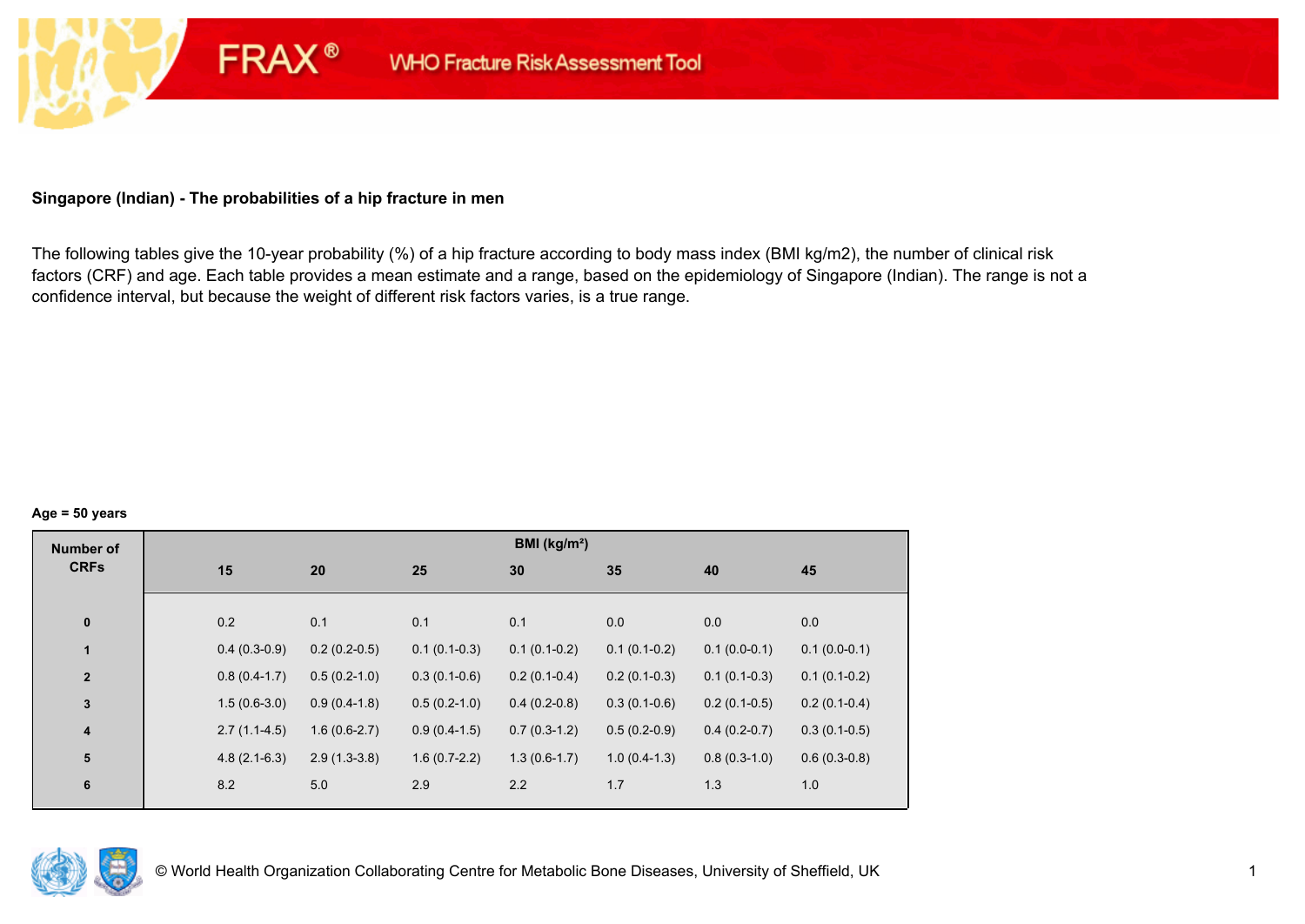# **Age = 55 years**

**FRAX®** 

| <b>Number of</b>        |                |                |                | BMI ( $kg/m2$ ) |                |                |                |
|-------------------------|----------------|----------------|----------------|-----------------|----------------|----------------|----------------|
| <b>CRFs</b>             | 15             | 20             | 25             | 30              | 35             | 40             | 45             |
|                         |                |                |                |                 |                |                |                |
| $\mathbf 0$             | 0.5            | 0.3            | 0.2            | 0.1             | 0.1            | 0.1            | 0.1            |
| $\mathbf{1}$            | $0.9(0.6-1.6)$ | $0.5(0.4-0.9)$ | $0.3(0.2-0.5)$ | $0.2(0.2-0.4)$  | $0.2(0.1-0.3)$ | $0.1(0.1-0.2)$ | $0.1(0.1-0.2)$ |
| $\overline{2}$          | $1.6(0.9-3.1)$ | $1.0(0.5-1.9)$ | $0.5(0.3-1.1)$ | $0.4(0.2-0.8)$  | $0.3(0.2-0.6)$ | $0.3(0.1-0.5)$ | $0.2(0.1-0.4)$ |
| $\mathbf{3}$            | $2.9(1.3-5.3)$ | $1.7(0.8-3.3)$ | $1.0(0.5-1.9)$ | $0.8(0.4-1.5)$  | $0.6(0.3-1.1)$ | $0.5(0.2-0.9)$ | $0.4(0.2-0.7)$ |
| $\overline{\mathbf{4}}$ | $5.0(2.3-8.0)$ | $3.1(1.4-4.9)$ | $1.8(0.8-2.9)$ | $1.4(0.6-2.2)$  | $1.1(0.5-1.7)$ | $0.8(0.4-1.3)$ | $0.6(0.3-1.0)$ |
| 5                       | $8.4(4.4-11)$  | $5.3(2.7-6.9)$ | $3.1(1.6-4.1)$ | $2.4(1.2-3.2)$  | $1.9(1.0-2.5)$ | $1.4(0.7-1.9)$ | $1.1(0.6-1.5)$ |
| 6                       | 14             | 8.9            | 5.4            | 4.2             | 3.2            | 2.5            | 1.9            |
|                         |                |                |                |                 |                |                |                |

### **Age = 60 years**

| <b>Number of</b> |                |                |                | BMI ( $kg/m2$ ) |                |                |                |
|------------------|----------------|----------------|----------------|-----------------|----------------|----------------|----------------|
| <b>CRFs</b>      | 15             | 20             | 25             | 30              | 35             | 40             | 45             |
|                  |                |                |                |                 |                |                |                |
| $\pmb{0}$        | 1.1            | 0.7            | 0.4            | 0.3             | 0.2            | 0.2            | 0.1            |
| $\mathbf{1}$     | $2.0(1.5-3.2)$ | $1.2(0.9-1.9)$ | $0.7(0.5-1.1)$ | $0.5(0.4-0.9)$  | $0.4(0.3-0.7)$ | $0.3(0.2-0.5)$ | $0.2(0.2-0.4)$ |
| $\overline{2}$   | $3.5(2.0-6.0)$ | $2.2(1.3-3.8)$ | $1.3(0.7-2.3)$ | $1.0(0.6-1.7)$  | $0.8(0.4-1.4)$ | $0.6(0.3-1.0)$ | $0.4(0.3-0.8)$ |
| 3                | $6.0(3.1-10)$  | $3.8(1.9-6.6)$ | $2.2(1.1-4.0)$ | $1.7(0.9-3.1)$  | $1.3(0.7-2.4)$ | $1.0(0.5-1.8)$ | $0.8(0.4-1.4)$ |
| 4                | $9.9(5.4-15)$  | $6.4(3.3-9.9)$ | $3.9(2.0-6.0)$ | $3.0(1.5-4.7)$  | $2.3(1.2-3.6)$ | $1.8(0.9-2.8)$ | $1.4(0.7-2.2)$ |
| 5                | $16(9.6-19)$   | $11(6.3-13)$   | $6.6(3.9-8.4)$ | $5.1(3.0-6.6)$  | $3.9(2.3-5.1)$ | $3.0(1.8-3.9)$ | $2.4(1.4-3.0)$ |
| 6                | 24             | 17             | 11             | 8.5             | 6.6            | 5.1            | 4.0            |

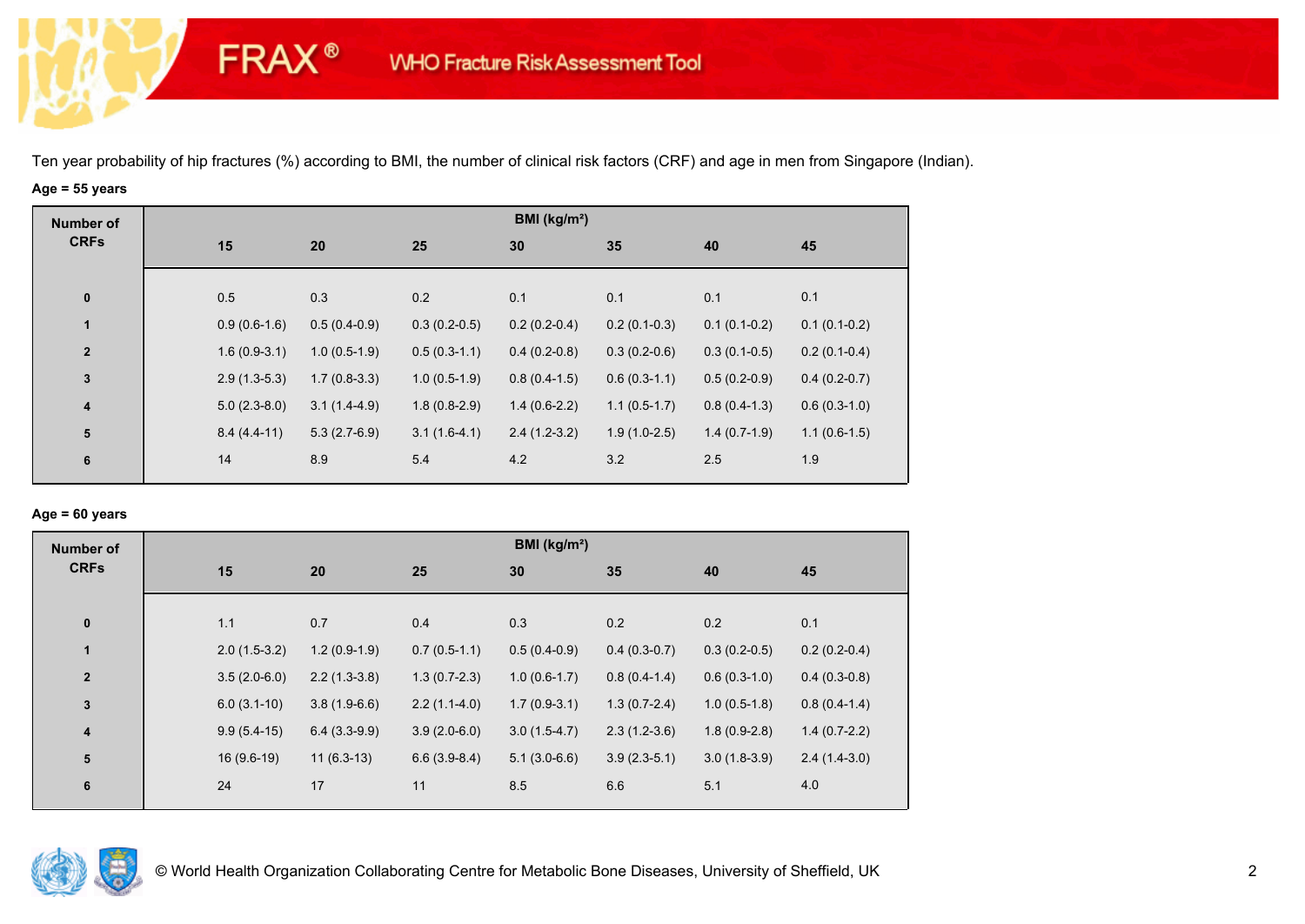# **Age = 65 years**

**FRAX®** 

| <b>Number of</b>        | BMI (kg/m <sup>2</sup> ) |                |                |                |                |                |                |                |  |
|-------------------------|--------------------------|----------------|----------------|----------------|----------------|----------------|----------------|----------------|--|
| <b>CRFs</b>             |                          | 15             | 20             | 25             | 30             | 35             | 40             | 45             |  |
|                         |                          |                |                |                |                |                |                |                |  |
| $\bf{0}$                |                          | 2.4            | 1.5            | 0.8            | 0.7            | 0.5            | 0.4            | 0.3            |  |
| $\mathbf{1}$            |                          | $4.1(3.1-5.9)$ | $2.5(1.9-3.6)$ | $1.5(1.1-2.1)$ | $1.1(0.9-1.6)$ | $0.9(0.7-1.3)$ | $0.7(0.5-1.0)$ | $0.5(0.4-0.7)$ |  |
| $\mathbf{2}$            |                          | $6.8(4.3-11)$  | $4.3(2.7-6.9)$ | $2.6(1.6-4.2)$ | $2.0(1.2-3.2)$ | $1.5(1.0-2.5)$ | $1.2(0.7-1.9)$ | $0.9(0.6-1.5)$ |  |
| $\mathbf{3}$            |                          | $11(6.4-18)$   | $7.2(4.1-12)$  | $4.4(2.4-7.3)$ | $3.4(1.9-5.6)$ | $2.6(1.5-4.4)$ | $2.0(1.1-3.4)$ | $1.6(0.9-2.6)$ |  |
| $\overline{\mathbf{4}}$ |                          | $17(11-25)$    | $12(7.1-17)$   | $7.3(4.3-11)$  | $5.7(3.3-8.5)$ | $4.4(2.5-6.6)$ | $3.4(2.0-5.1)$ | $2.6(1.5-3.9)$ |  |
| ${\bf 5}$               |                          | 26 (18-31)     | 18 (13-22)     | $12(8.2-15)$   | $9.3(6.4-12)$  | $7.3(4.9-9.1)$ | $5.6(3.8-7.1)$ | $4.4(2.9-5.5)$ |  |
| 6                       |                          | 37             | 28             | 19             | 15             | 12             | 9.2            | 7.1            |  |
|                         |                          |                |                |                |                |                |                |                |  |

### **Age = 70 years**

| <b>Number of</b> |                |                |                | BMI ( $kg/m2$ ) |                |                |                |
|------------------|----------------|----------------|----------------|-----------------|----------------|----------------|----------------|
| <b>CRFs</b>      | 15             | 20             | 25             | 30              | 35             | 40             | 45             |
|                  |                |                |                |                 |                |                |                |
| $\bf{0}$         | 4.1            | 2.5            | 1.5            | 1.2             | 0.9            | 0.7            | 0.5            |
| $\mathbf{1}$     | $7.1(5.4-8.5)$ | $4.5(3.5-5.3)$ | $2.7(2.1-3.2)$ | $2.1(1.7-2.5)$  | $1.6(1.3-1.9)$ | $1.3(1.0-1.5)$ | $1.0(0.8-1.1)$ |
| $\overline{2}$   | $12(8.2-17)$   | $8.0(5.3-11)$  | $4.9(3.3-6.7)$ | $3.8(2.5-5.2)$  | $2.9(1.9-4.0)$ | $2.3(1.5-3.1)$ | $1.7(1.1-2.4)$ |
| $\mathbf{3}$     | $20(14-28)$    | 14 (9.2-20)    | $8.7(5.7-13)$  | $6.7(4.4-10)$   | $5.2(3.4-7.8)$ | $4.0(2.6-6.0)$ | $3.1(2.0-4.7)$ |
| $\boldsymbol{4}$ | $31(22-42)$    | $23(16-31)$    | $15(11-21)$    | $12(8.3-17)$    | $9.1(6.4-13)$  | $7.1(5.0-10)$  | $5.5(3.8-8.1)$ |
| 5                | 44 (39-53)     | $35(30-43)$    | $25(21-30)$    | $20(17-24)$     | 16 (13-19)     | $12(10-15)$    | $9.5(7.9-12)$  |
| 6                | 58             | 50             | 39             | 32              | 25             | 20             | 16             |
|                  |                |                |                |                 |                |                |                |

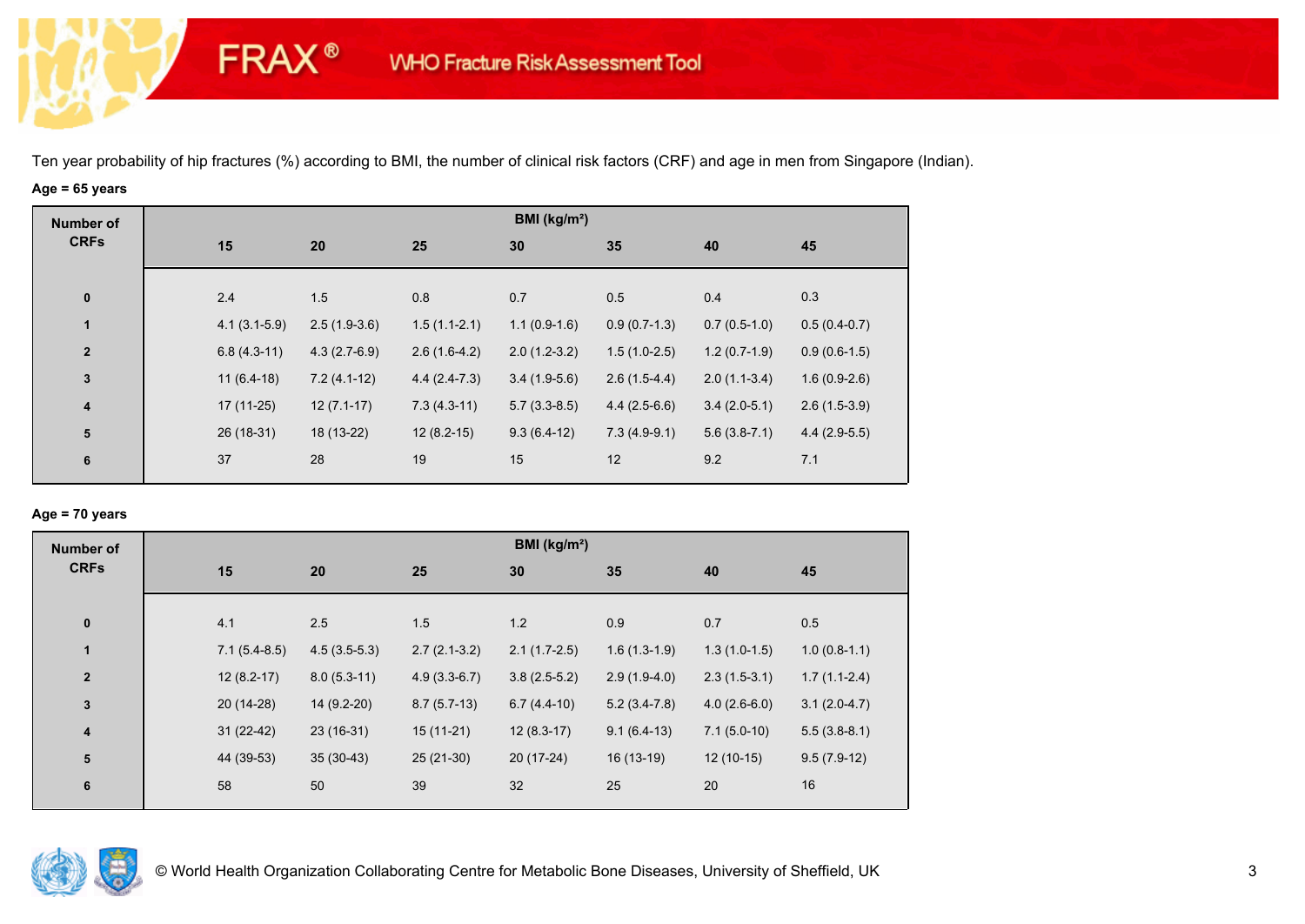# **Age = 75 years**

**FRAX®** 

| <b>Number of</b> |              |               |                  | BMI ( $kg/m2$ ) |                |                |                |
|------------------|--------------|---------------|------------------|-----------------|----------------|----------------|----------------|
| <b>CRFs</b>      | 15           | 20            | 25               | 30              | 35             | 40             | 45             |
| $\bf{0}$         | 5.6          | 3.7           | 2.3              | 1.8             | 1.4            | 1.1            | 0.8            |
| $\mathbf{1}$     | $10(7.2-18)$ | $7.1(5.0-12)$ | $4.5(3.2 - 7.8)$ | $3.5(2.5-6.1)$  | $2.7(1.9-4.7)$ | $2.1(1.4-3.6)$ | $1.6(1.1-2.8)$ |
| $\overline{2}$   | 18 (11-29)   | $13(7.5-21)$  | $8.5(4.9-14)$    | $6.6(3.7-11)$   | $5.1(2.9-8.7)$ | $3.9(2.2-6.7)$ | $3.0(1.7-5.2)$ |
| $\mathbf{3}$     | 29 (17-43)   | $22(13-33)$   | $15(8.4-24)$     | $12(6.5-19)$    | $9.3(5.0-15)$  | $7.2(3.9-12)$  | $5.6(3.0-9.2)$ |
| 4                | 42 (26-56)   | $35(21-48)$   | 26 (15-38)       | $21(11-31)$     | $16(8.9-25)$   | 13 (6.9-20)    | $10(5.3-15)$   |
| ${\bf 5}$        | 57 (40-66)   | $50(33-60)$   | 40 (25-50)       | $33(20-42)$     | 27 (16-34)     | $22(12-28)$    | 17 (9.4-22)    |
| 6                | 70           | 65            | 57               | 49              | 42             | 34             | 28             |
|                  |              |               |                  |                 |                |                |                |

### **Age = 80 years**

| <b>Number of</b>        |              |               |               | BMI (kg/m <sup>2</sup> ) |                |                |                |
|-------------------------|--------------|---------------|---------------|--------------------------|----------------|----------------|----------------|
| <b>CRFs</b>             | 15           | 20            | 25            | 30                       | 35             | 40             | 45             |
| $\pmb{0}$               | 6.5          | 4.6           | 3.1           | 2.4                      | 1.8            | 1.4            | 1.1            |
| 1                       | $11(7.9-20)$ | $8.4(5.9-15)$ | $5.8(4.1-10)$ | $4.5(3.2-8.0)$           | $3.4(2.4-6.2)$ | $2.6(1.8-4.7)$ | $2.0(1.4-3.6)$ |
| $\overline{2}$          | $19(12-31)$  | 14 (8.8-24)   | $10(6.2-17)$  | $8.0(4.8-14)$            | $6.2(3.6-11)$  | $4.8(2.8-8.2)$ | $3.6(2.1-6.3)$ |
| $\mathbf 3$             | 29 (17-42)   | $23(13-35)$   | 18 (9.4-28)   | $14(7.3-22)$             | $11(5.6-18)$   | $8.3(4.3-14)$  | $6.4(3.3-11)$  |
| $\overline{\mathbf{4}}$ | 40 (24-52)   | $35(20-46)$   | 28 (16-39)    | 22 (12-32)               | 18 (9.3-26)    | $14(7.2-20)$   | $11(5.5-16)$   |
| ${\bf 5}$               | 53 (36-62)   | 48 (31-57)    | 41 (25-50)    | 34 (20-42)               | 28 (16-35)     | 22 (12-28)     | $18(9.3-23)$   |
| 6                       | 65           | 61            | 56            | 48                       | 41             | 34             | 27             |
|                         |              |               |               |                          |                |                |                |